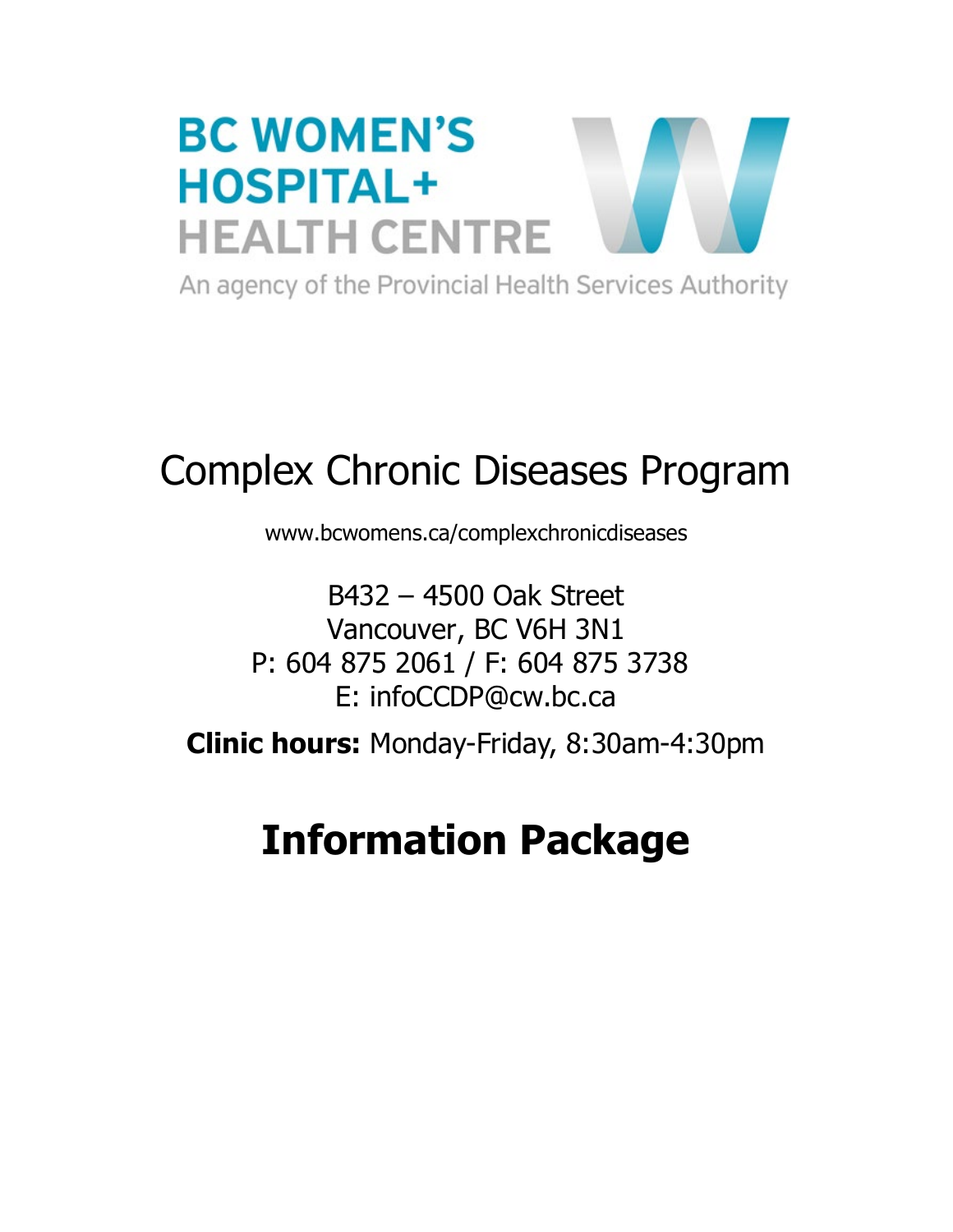

### **What is in this information package?**

- CCDP Client Journey Map
- CCDP Virtual Health Agreement
- CCDP Intake Process
- CCDP Client Agreement
- Finding Us Clinic Map & Parking Info
- CCDP External Resources List / Crisis Line

Our groups will provide you with additional documents to add to your package.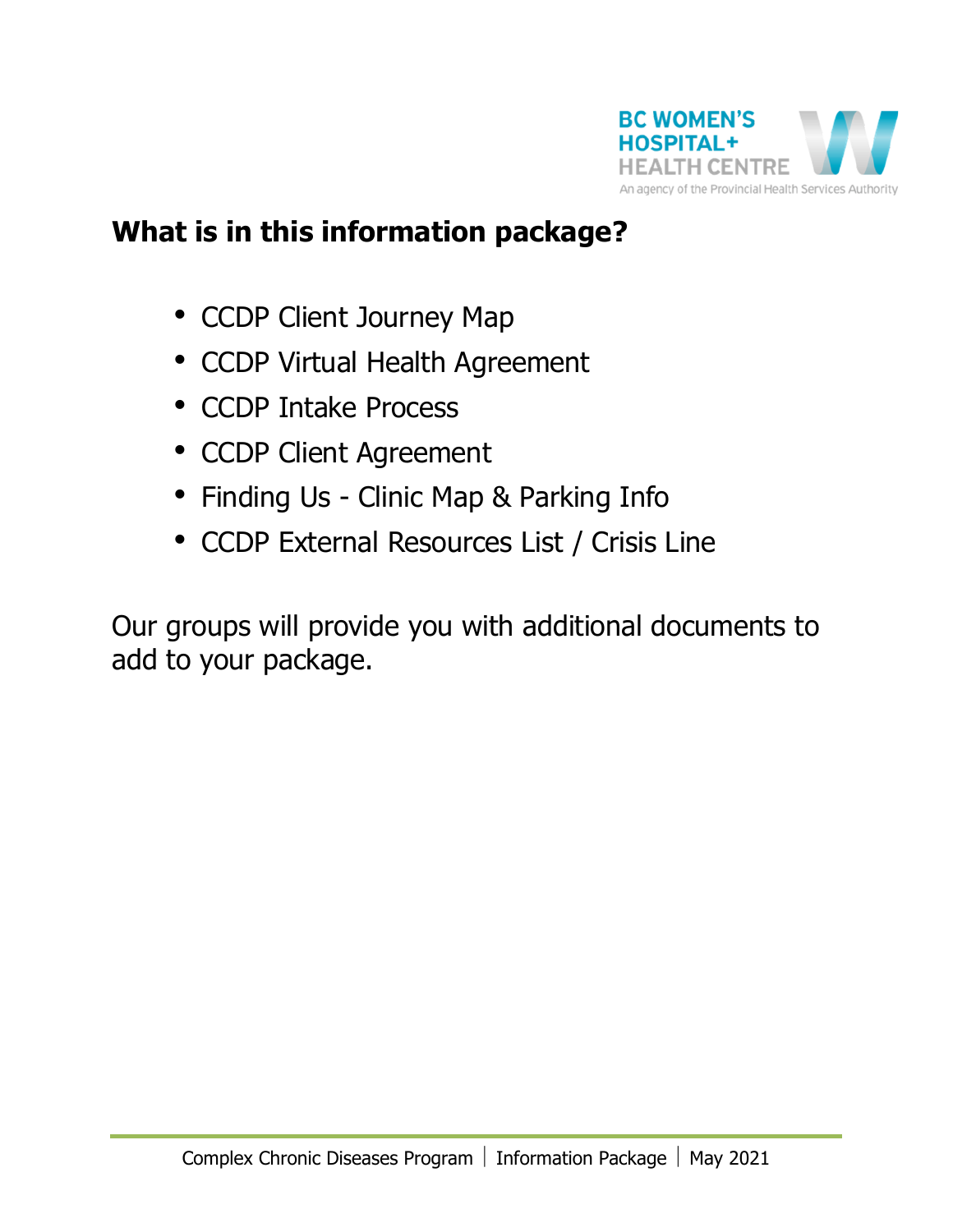

## **How to prepare for your first in-person or virtual CCDP Physician Appointment:**

- Complete CCDP Medical Appointment Prep Guide
- Complete CCDP Standardized Questionnaire Booklet
- Complete lab work (if requested)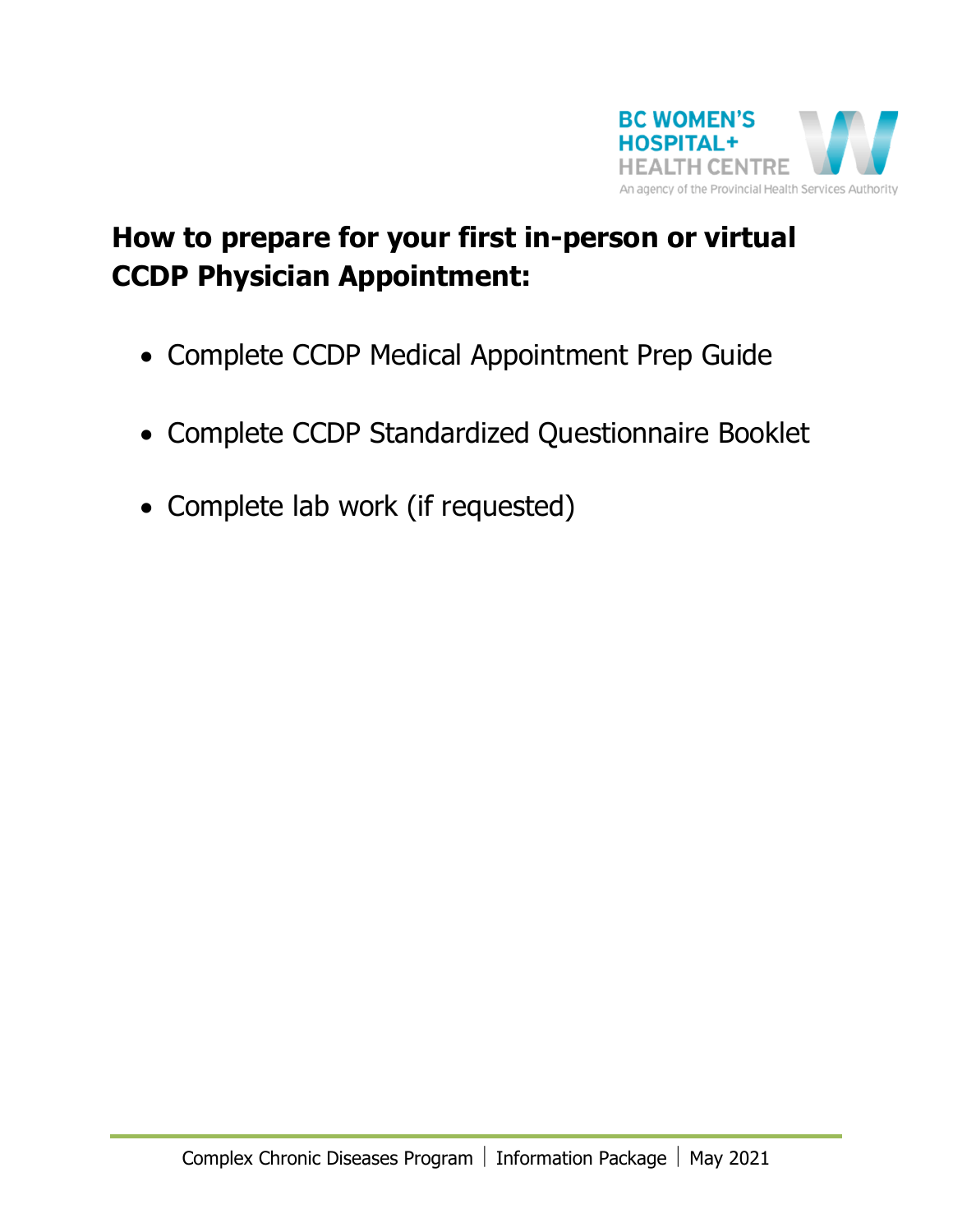

### **CCDP Client Journey Map**

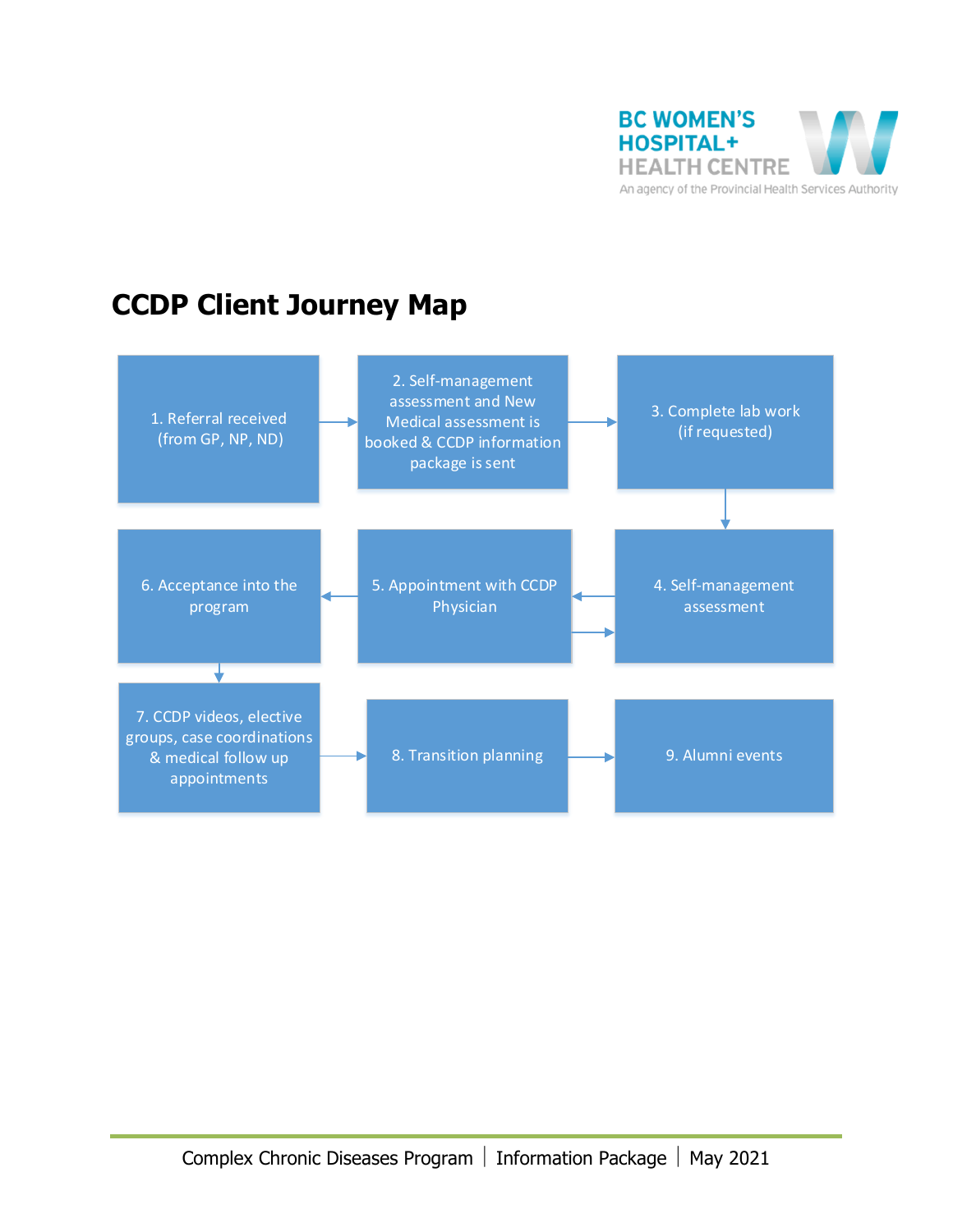

### **CCDP Virtual Health Agreement**

**Most of our appointments are held virtually. To participate in virtual appointments, you must sign the Virtual Health Agreement to allow us to contact you via email.**

- 1. Open your web browser and search "CCDP Virtual Health"
	- a. The first link that shows up will be a BC Women's CCDP Website titled: "CCDP Virtual Health – BC Womens". Please click on this link.
- 2.Click on **"Virtual Health Patient Agreement".** Please read the terms and conditions.
	- a. At the end of the page, it will ask you to click "Next."
- 3. The next page will provide you with information about the "Consent for use of email."
	- a. To provide consent, check the box and provide the information requested. Once you enter "Submit", our office will receive the signed Virtual Health Agreement.

\*Please note the PHSA Virtual Agreement is a secure online process. The reason your browser indicates the process is not secure is because the URL applies to the entire BCW website, and not the specific Virtual Agreement webpage.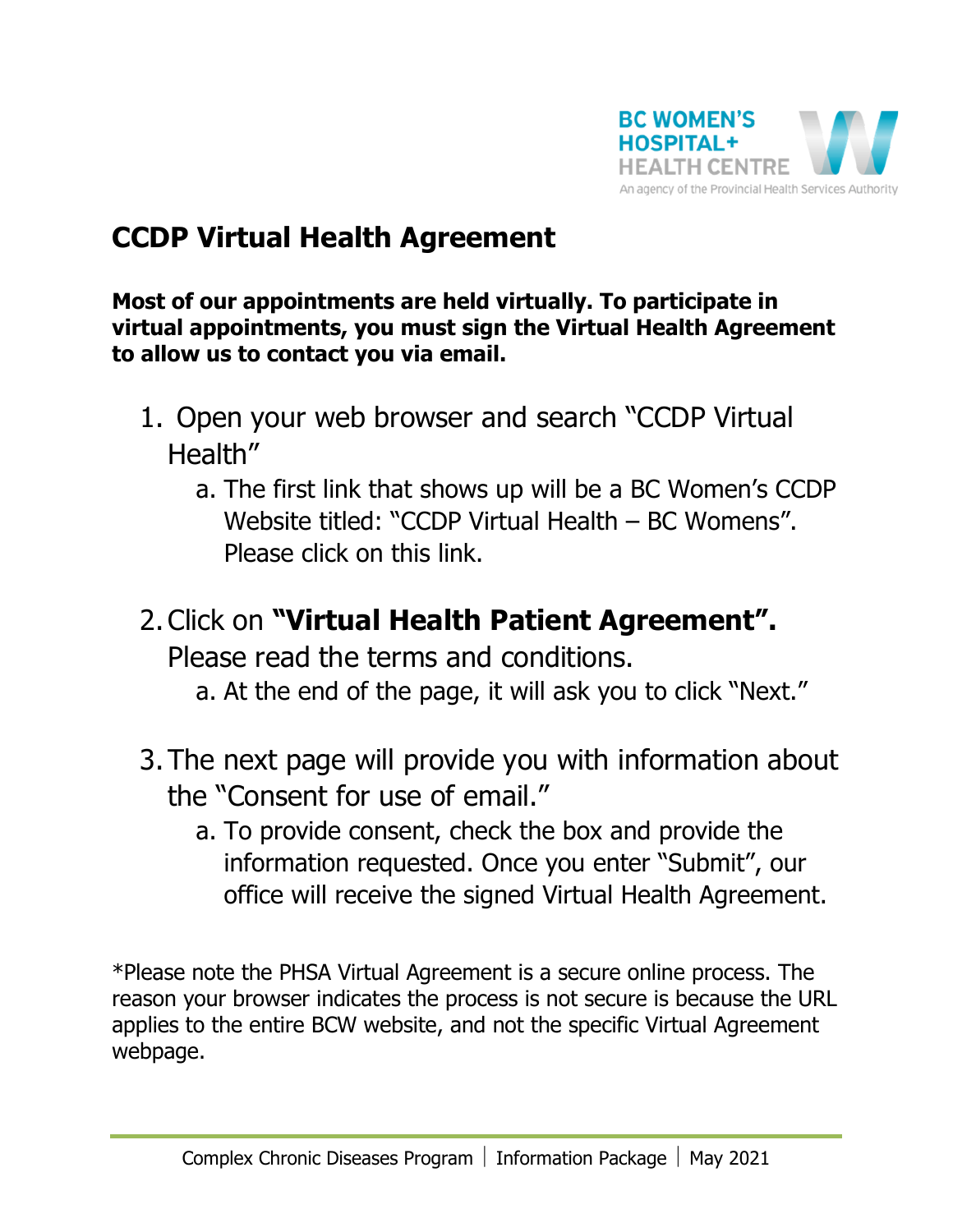

### **Admission to CCDP is a 2-step Intake process: Self-Management Assessment and the 1st Medical Appointment**

### **CCDP Self-Management Assessment**

- This will be with CCDP clinician (e.g. Dietitian, Nurse, Occupational Therapist, Physiotherapist or Social Worker).
- You will be asked questions so we can get to know you better, understand what your needs are, and to assess your readiness for group based self-management education.
- This appointment is available by phone or virtual health (e.g. Zoom for Healthcare).

### **First Appointment with a CCDP Physician**

- This is a 60-90 minute appointment by phone, virtual health, or in-person (depending on pandemic activity and patient access).
- Please complete **lab work** (if requested), **medical appointment prep guide** and the **standardized questionnaires** prior to your physician appointment.
- Following the appointment, the physician will determine your eligibility for the CCDP.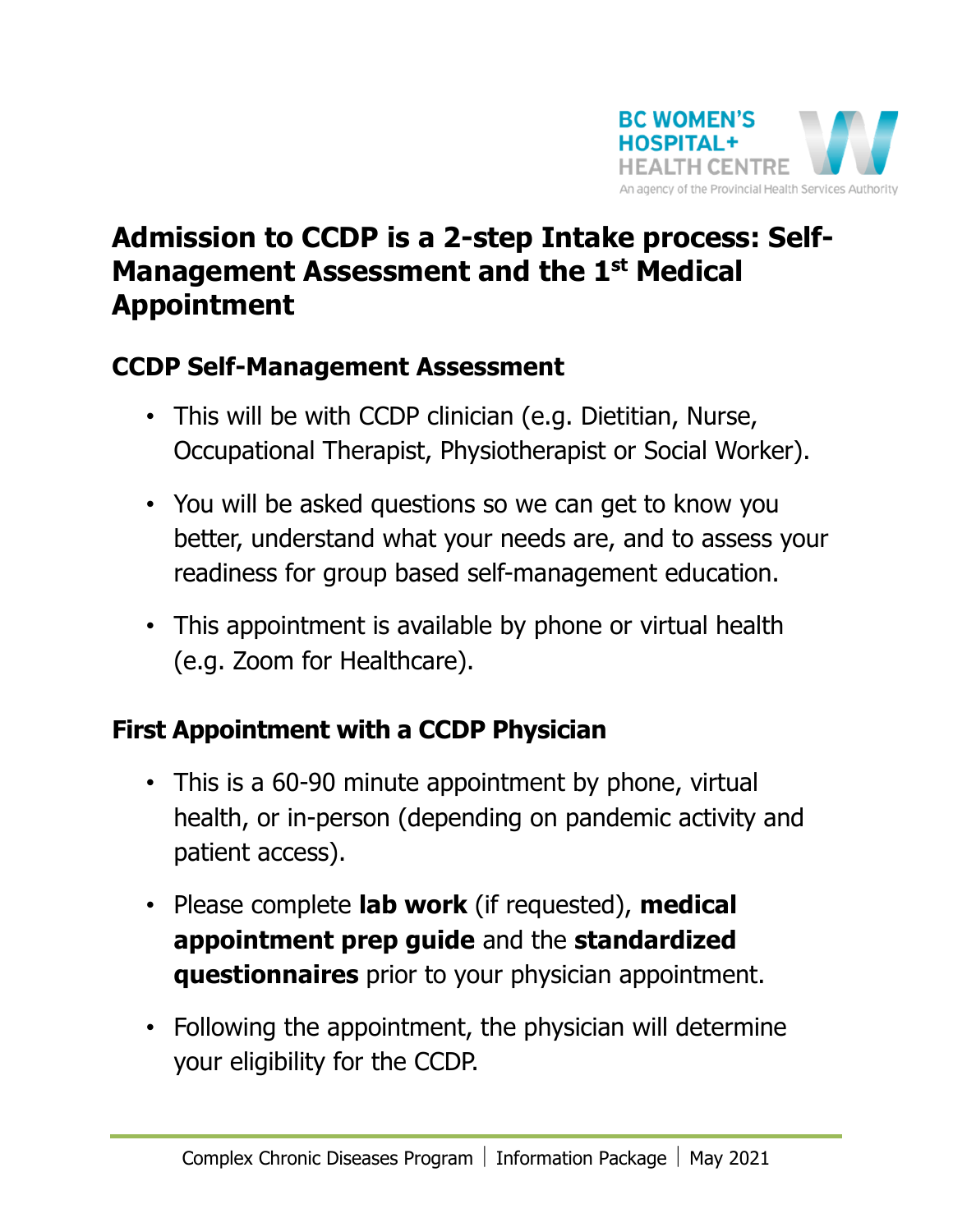

- If accepted into the program, the physician will recommend follow up based on your unique needs that may include:
	- $\triangleright$  Elective groups and/or appointments with the CCDP team
	- $\triangleright$  Treatment recommendations and referrals to other professionals or specialists outside the program

### **Elective Groups and Case Coordination**

- Elective groups are group based education sessions that are facilitated by CCDP clinicians.
- Elective groups and clinic appointments are scheduled within program hours: Monday-Friday, 8:30am-4:30pm
- If you are accepted into the program and recommended by the physician for elective groups, you will have one year to participate in sessions that cover a variety of topics. The year is divided into three semesters, each semester is about 4 months long.

At the beginning of each semester you will have a Case Coordination appointment where one of our staff members will work with you to pick your elective groups.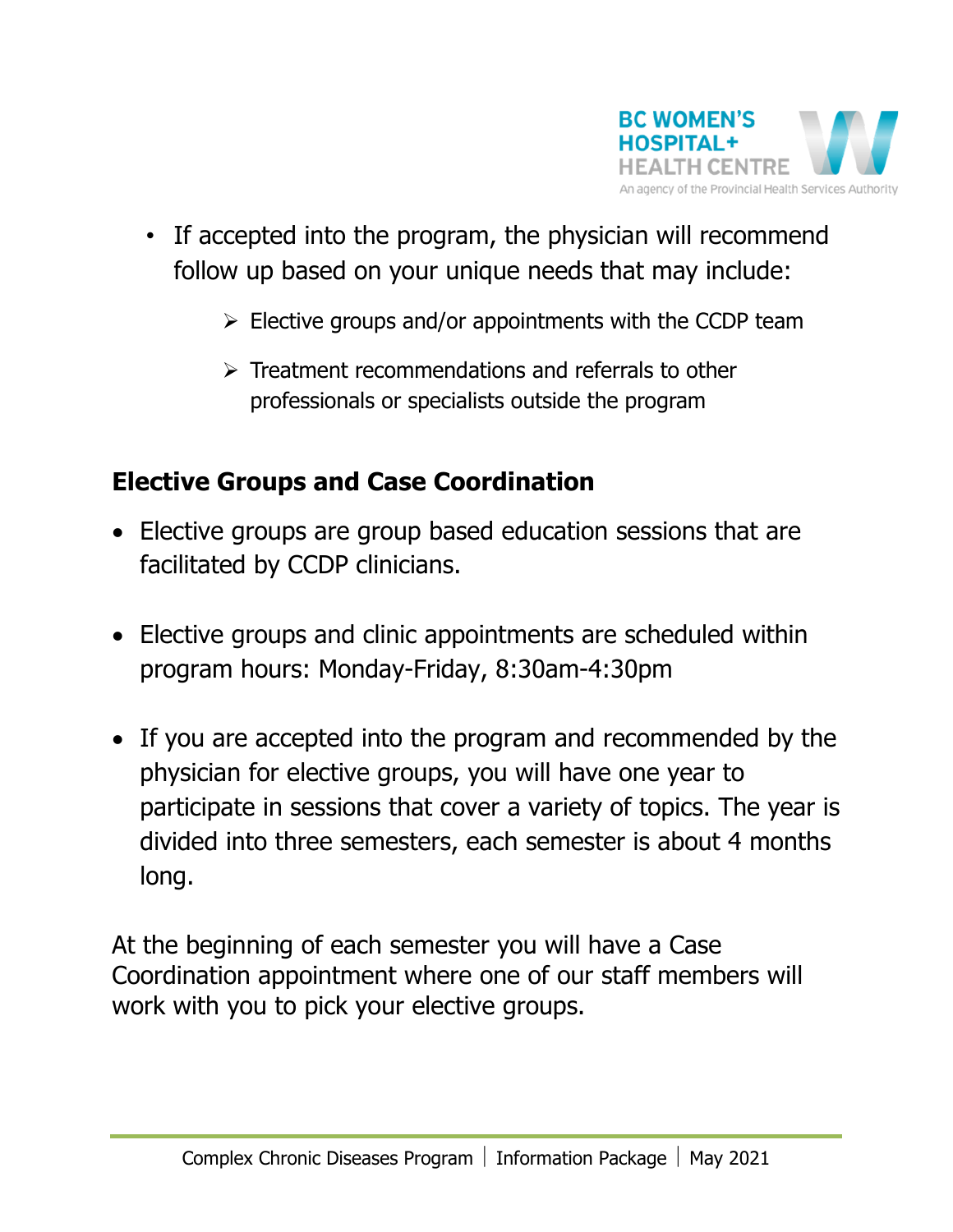

### **Please review before your first appointment Complex Chronic Disease Program Agreement**

#### **Diversity and Inclusion**

The Complex Chronic Diseases Program (CCDP) celebrates the diversity and knowledge of clients who access our program. We are committed to providing an equal, equitable and respectful environment for all clients and staff.

#### **Privacy and Confidentiality**

The CCDP honours the privacy and confidentiality of client information. Please visit the BC Women's Hospital website to see how we protect your privacy and personal information.

#### **Self-Management**

A core focus of the CCDP is the self-management of your condition. We will provide education, coaching, and support that will help you make informed decisions about your care and engage in behaviours that promote well-being and manage symptoms. As a self-management program, your attendance and participation are important to your success.

#### **Stay in Contact with Us**

Please make sure that we have your correct contact information. Once you start the program you will need to respond to any messages within 2 weeks to book that appointment. If we do not hear back from you for a period of two months you will be discharged from the program.

#### **Provision of Care Within the Province**

CCDP can only provide care for patients that are within the province of British Columbia at the time of their appointments.

#### **Individual Appointment Policies**

#### **Accessibility**

Medical appointments are offered in person (depending on pandemic activity), by telephone, or by virtual health visit. Please see the information package should you require further assistance to access our program.

#### **Cancelling or Missing an Appointment**

We require at least two full business days' notice to cancel or to reschedule an appointment. This allows us to accommodate other clients who are waiting. We make every effort not to reschedule booked appointments other than in an emergency.

Regarding missed appointments, due to the very high need for our service, if you miss three appointments you will be discharged from our program. Consequently, if there are barriers to your participation in the program, please let us know as soon as possible.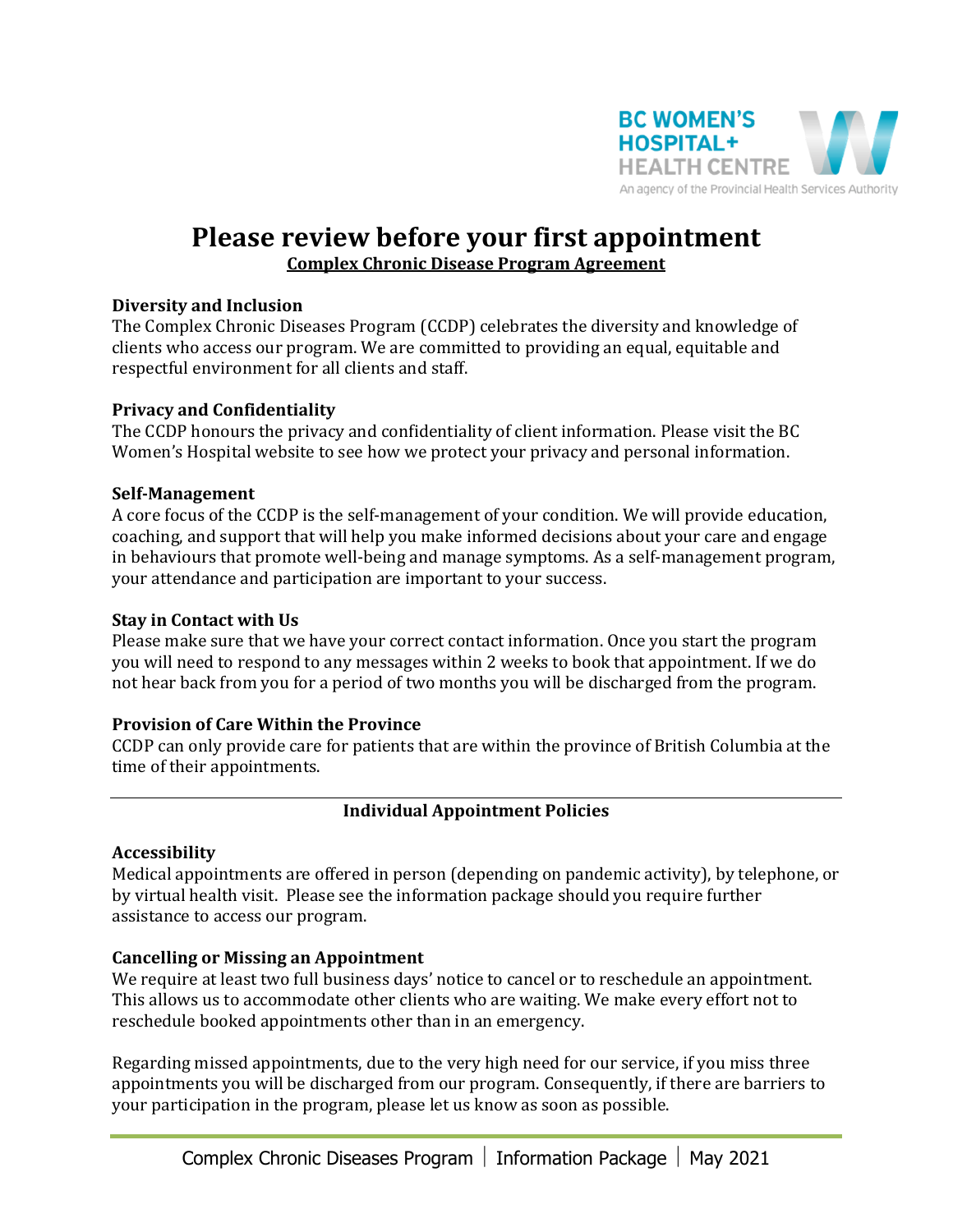

#### **Arriving Late**

If you arrive more than 15 minutes after your appointment start time, the provider will do their best to accommodate you, and will determine whether they are able to see you within the time remaining. If they cannot see you at that time, then it will be considered a missed appointment.

#### **Group Appointment Policies**

#### **Accessibility**

We recognize that living with a complex chronic illness can make attending appointments challenging. We are committed to making our group program equally accessible to our clients province-wide. Whenever possible, we will use available technology to reduce these challenges.

#### **Introduction Videos**

If you are participating in the self-management portion of our program, you will be sent links to our introduction videos. Please watch all the videos before your first Case Coordination.

#### **Duration of Program**

You will have up to one year to participate in elective group education and support. In that time, you can participate in several elective groups based on your program priorities. It will not be possible to attend all elective groups. We schedule elective groups multiple times throughout the year to offer flexibility.

#### **Missed Case Coordination appointments**

If you are unable to attend your scheduled Case Coordination, it may impact your opportunity to access elective groups.

#### **Missed Elective Groups**

If you miss an elective group you will not be able to repeat that group within that same semester. You may reselect the same group in the next Case Coordination. The educational materials for each elective group will be made available upon request. Once you have completed an elective group you will not be able to reselect this group. **If you have any questions, please review with the CCDP provider at your self-management assessment appointment.**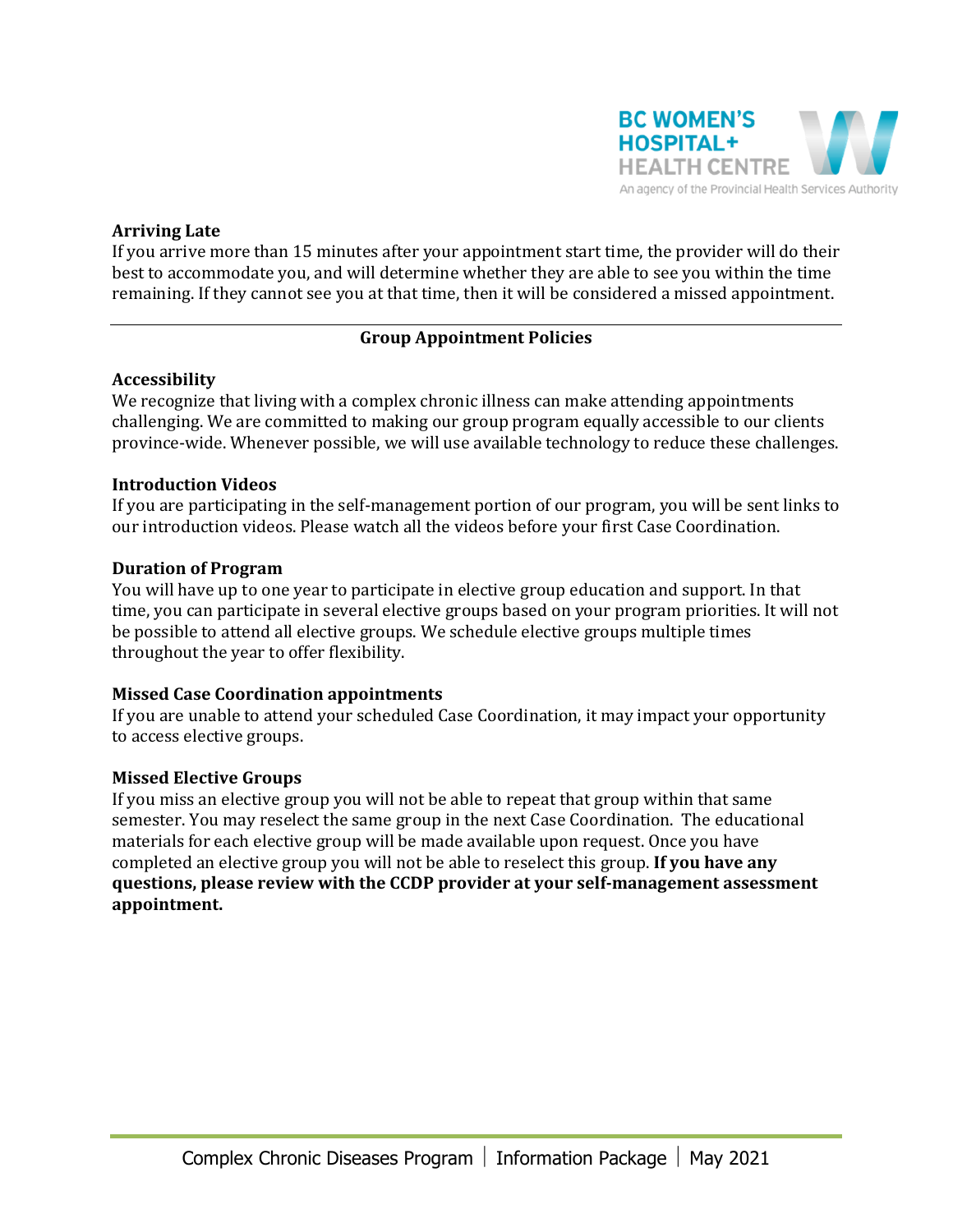

**\*Due to the current pandemic most of our appointments are offered via telephone and virtual health. So you may not need this information just yet\***



**Finding us:** The Women's Health Centre is located at **Entrance #77** on the campus. It is recommended that you enter either at Oak Street or Willow Street for most direct travel. **Inside the building:** USE ELEVATORS LOCATED AT ENTRANCE #77. EXIT ELEVATOR ON THE 4TH FLOOR, TURN RIGHT AND FOLLOW THE HALLWAY ALL THE WAY TO THE END (APPROXIMATELY 300 FT), WHERE IT WILL OPEN UP INTO THE CCDP CLINIC.

**\*Currently parking is free, although this may change in the future. But the parking lot is very busy.** We recommend that you allow plenty of time prior to your appointment so that you are able to find parking, which may not be close by the entrance, and to find your way to your appointment.

#### **IF YOU REQUIRE WHEELCHAIR ASSISTANCE; PLEASE PAGE OUR CLINIC AIDE @ 604-877-2908. WHEN PROMPTED, DIGITALLY** *ENTER THE ENTRANCE NUMBER* **YOU ARE PAGING FROM, FOLLOWED BY THE # KEY. OUR AIDE WILL ARRIVE TO ASSIST YOU.**

Complex Chronic Diseases Program | Information Package | May 2021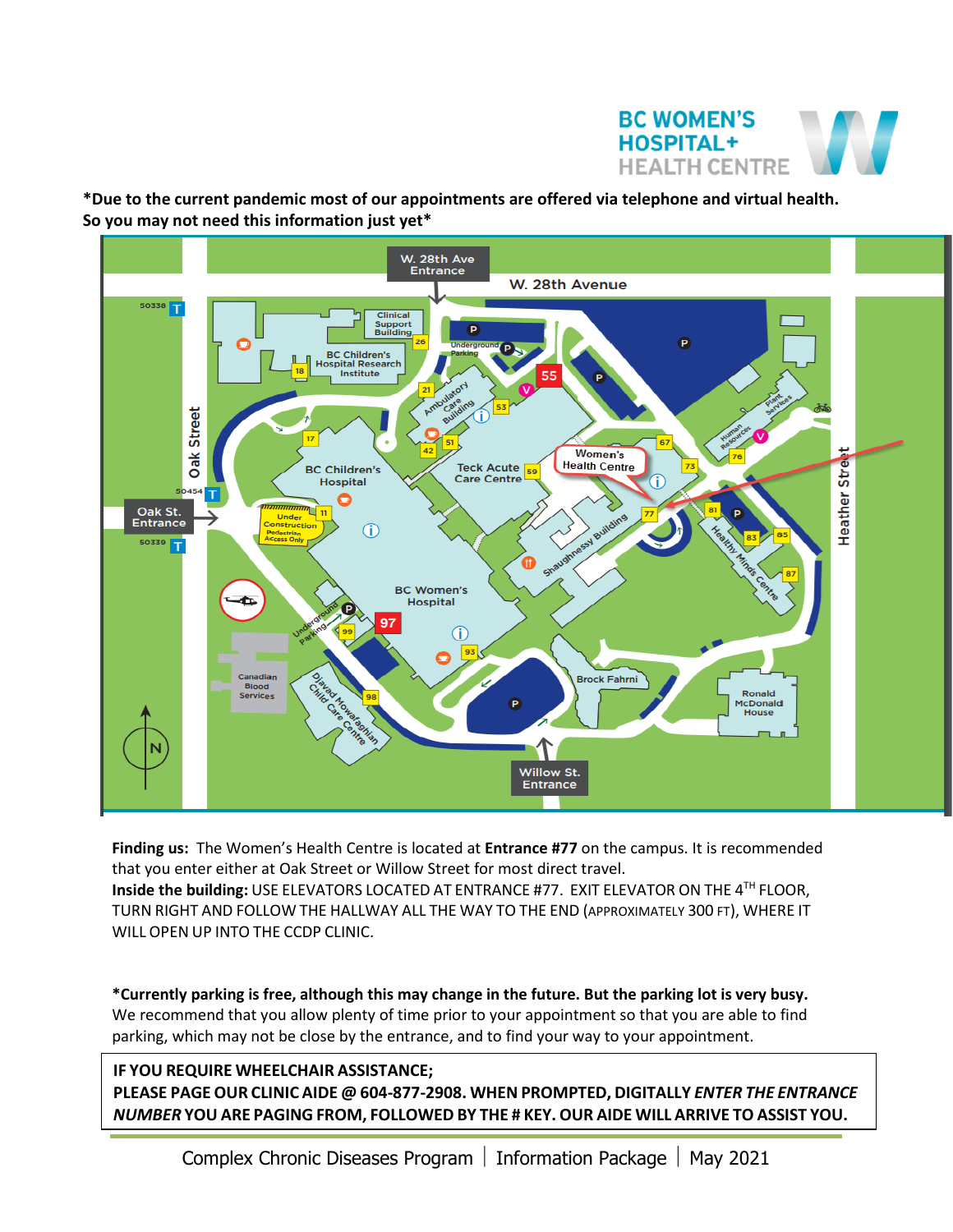

\$3.50

\$115

 $$14.25$ 

**BC Children's & Women's Health Centre** Lot 9100

#### To pay for parking:

**Step #1** - Remember Stall Number

display ticket

Step #2 - Enter stall number into the meter and

Step #3 - Pay for parking (keep ticket with you)

**Available From The Meter** 

\$63.75 7 Days (display face up on dash)

30 Days (display face up on dash)

any crean card or exact coins, meters do not take bills or make chann<br>tine is located at the vending machines near Second Cu

**Per Hour** 

24 Hours

Step #4 - No need to return to your vehicle to

choose amount of time

How to add time to your stall?

- Step #1 Enter your stall number (found on receipt) into any meter on the site
- Step #2 Choose "add time" option and enter your add time number found on your original paid ticket
- Step #3 Pay for additional parking time needed

#### How to pay by phone:

Step #1 - Call 604.662.7275

Step #2 - Register your cell phone number and credit card Step #3 - Enter the lot number 9100 Step #4 - Enter the number of hours you need to park

Before your time expires you will get a text message asking if you need to add more time

#### **To select the full daily rate you will need to follow the keypad prompts:**

1) Hourly/Daily, stall #, 1) purchase, 5) More….. 5) More …., 1) \$14.25 for 24 hours

Payment Methods: Pay by phone, Credit Card or exact amount cash (machines do not give change or accept Debit Cards)

For more information or questions please call (604) 875-2061 or visit our website: [www.bcwomens.ca](http://www.bcwomens.ca/)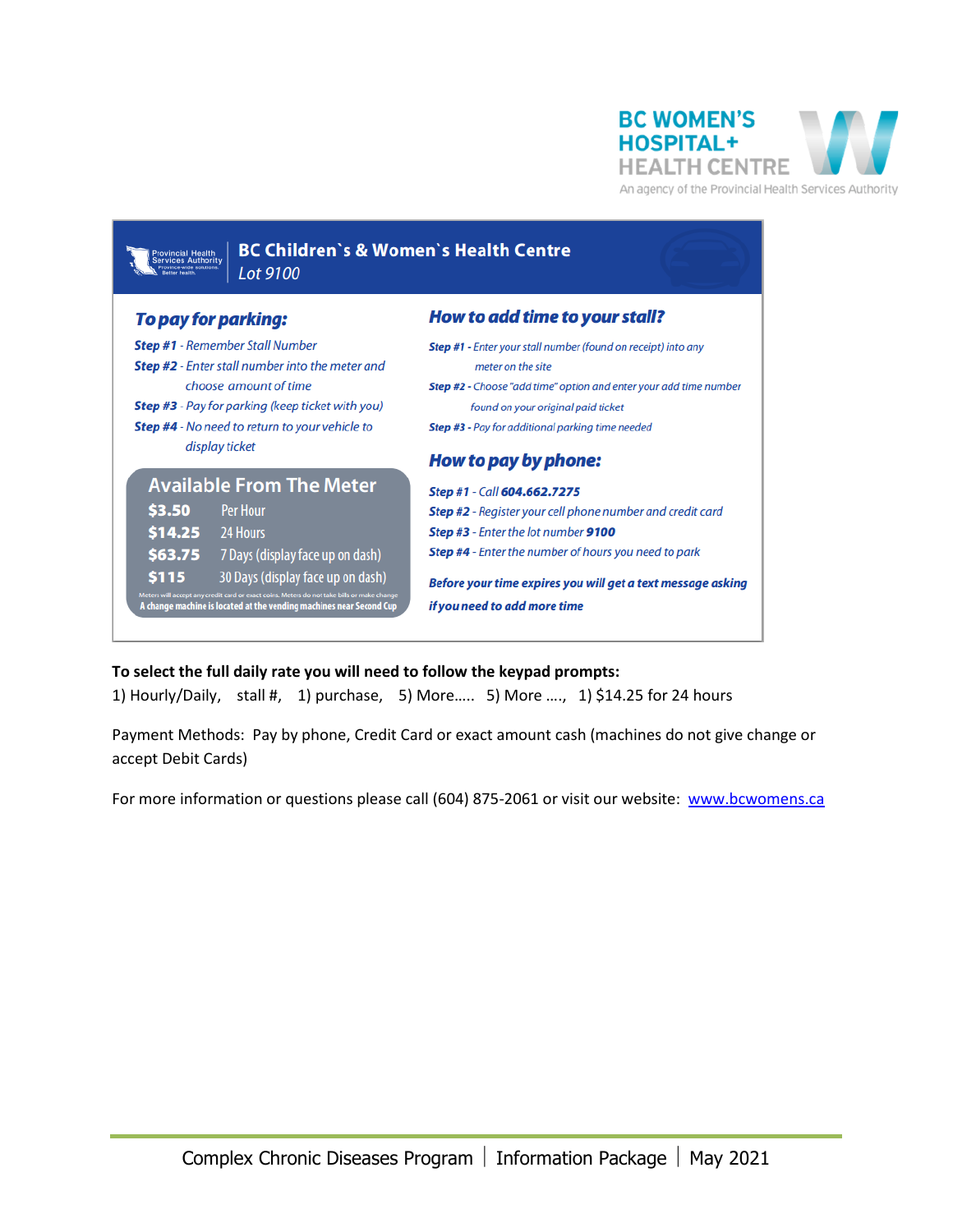

### **CCDP External Resources List**

You will find many helpful resources on our website under the "Patient Resources" tab, which are organized by specific medical conditions: [http://www.bcwomens.ca/health-info/living-with](http://www.bcwomens.ca/health-info/living-with-illness/living-with-complex-chronic-disease#Patient--Resources)[illness/living-with-complex-chronic-disease#Patient--Resources](http://www.bcwomens.ca/health-info/living-with-illness/living-with-complex-chronic-disease#Patient--Resources)

Below you will find other resources that may be helpful for you.

Disclaimer: The information provided in this handout is intended for information purposes only. While every reasonable effort has been made to ensure the accuracy of the information, no guarantee can be given that the information is free from error or omission. All links to third party websites were actively working at the time of publication. The CCDP disclaims any responsibility for the materials contained in any third party websites referenced in this works.

| <b>Resource</b>                                                          | <b>Contact Info</b> | Website                       |  |  |
|--------------------------------------------------------------------------|---------------------|-------------------------------|--|--|
| <b>Chronic Pain</b>                                                      |                     |                               |  |  |
| <b>Canadian Pain Society</b>                                             |                     | www.canadianpainsociety.ca    |  |  |
| Pain Action                                                              |                     | www.painaction.com            |  |  |
| Pain BC                                                                  |                     | www.painbc.ca                 |  |  |
| Pain EDU                                                                 |                     | www.painedu.org               |  |  |
| People in Pain Network - Pain Toolkit                                    |                     | www.pipain.com                |  |  |
| <b>Disability</b>                                                        |                     |                               |  |  |
| <b>Disability Alliance BC</b><br>Help sheets on website for applying for | 604-872-1278        | www.disabilityalliancebc.org/ |  |  |
| and appealing PWD and CPPD                                               | 1-800-663-          |                               |  |  |
| Advocacy access program assists with                                     | 1278                |                               |  |  |
| applying for and appealing the denial of                                 |                     |                               |  |  |
| provincial and federal disability benefits                               |                     |                               |  |  |
| Disability Resource Network of BC<br>(Post-Secondary Education)          |                     | www.drnbc.org                 |  |  |
| Work Wellness & Disability Prevention Institute                          |                     | www.wwdpi.org                 |  |  |
| <b>Housing</b>                                                           |                     |                               |  |  |
| <b>BC Housing</b>                                                        | 604-433-2218        | www.bchousing.org             |  |  |
|                                                                          | 1-800-257-          |                               |  |  |
|                                                                          | 7756                |                               |  |  |
| Tenant Resource & Advisory Centre                                        | 604-255-0546        | www.tenants.bc.ca             |  |  |
|                                                                          | 1-800-665-<br>1185  |                               |  |  |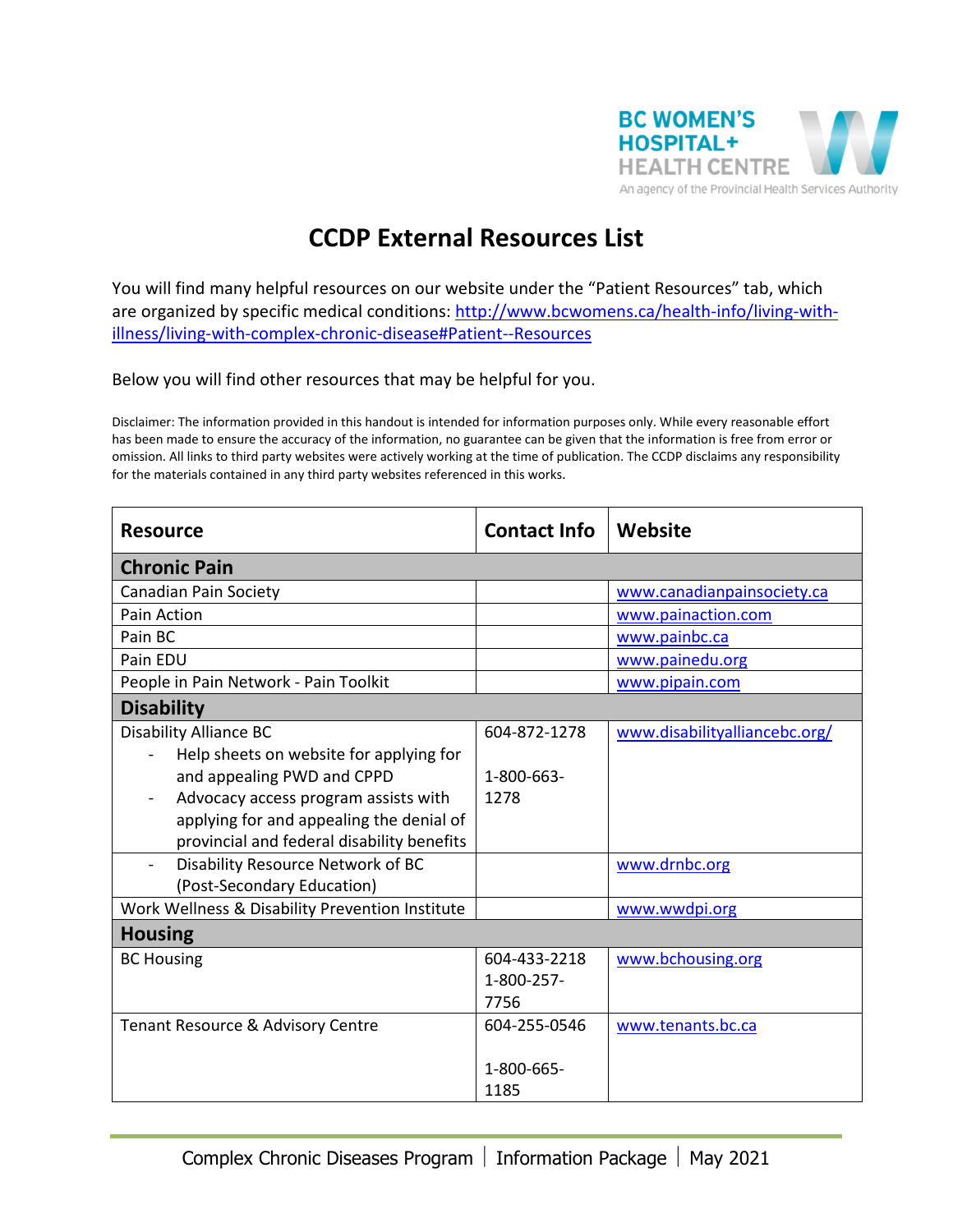

| <b>Financial</b>                                      |                                    |                                                                                                |
|-------------------------------------------------------|------------------------------------|------------------------------------------------------------------------------------------------|
| Canada Pension Plan (Service Canada)                  |                                    | www.canada.ca/en/services/be<br>nefits/publicpensions/cpp.html                                 |
| Ministry of Poverty Reduction & Social<br>Development | 1-866-866-<br>0800                 | www.gov.bc.ca/hsd                                                                              |
| PharmaCare                                            | 1800 663-7100<br>604 683-7151      | www2.gov.bc.ca/gov/content/h<br>ealth/health-drug-<br>coverage/pharmacare-for-bc-<br>residents |
| <b>Volunteer Tax Clinics</b>                          |                                    | www.disabilityalliancebc.org/dir<br>ect-service/file-income-taxes/                             |
| <b>Legal</b>                                          |                                    |                                                                                                |
| <b>Access Pro Bono</b>                                | 604-878-7400<br>1-877-762-<br>6664 | https://www.accessprobono.ca/                                                                  |
| <b>Community Legal Assistance Society</b>             | 604-685-3425<br>1-888-685-<br>6222 | www.clasbc.net                                                                                 |
| Law Student's Legal Advice Program                    | 604-822-5791<br>1-800-565-<br>5297 | www.lslap.bc.ca                                                                                |
| Lawyer Referral Service (Canadian Bar<br>Association) | 604-687-3221<br>1-800-663-<br>1919 | www.cbabc.org/For-the-<br>Public/Lawyer-Referral-Service                                       |
| The Law Society of BC                                 | 604-669-2533<br>1-800-903-<br>2533 | www.lawsociety.bc.ca                                                                           |
| <b>Transportation</b>                                 |                                    |                                                                                                |
| <b>Disability Parking Passes</b>                      | 604-718-7744                       | www.sparc.bc.ca/parking-<br>permits/                                                           |
| Handy DART                                            | 604-855-0080                       | https://www.translink.ca/rider-<br>guide/transit-<br>accessibility/handydart                   |
| Hope Air                                              | 1-877-346-<br>4673                 | www.hopeair.ca                                                                                 |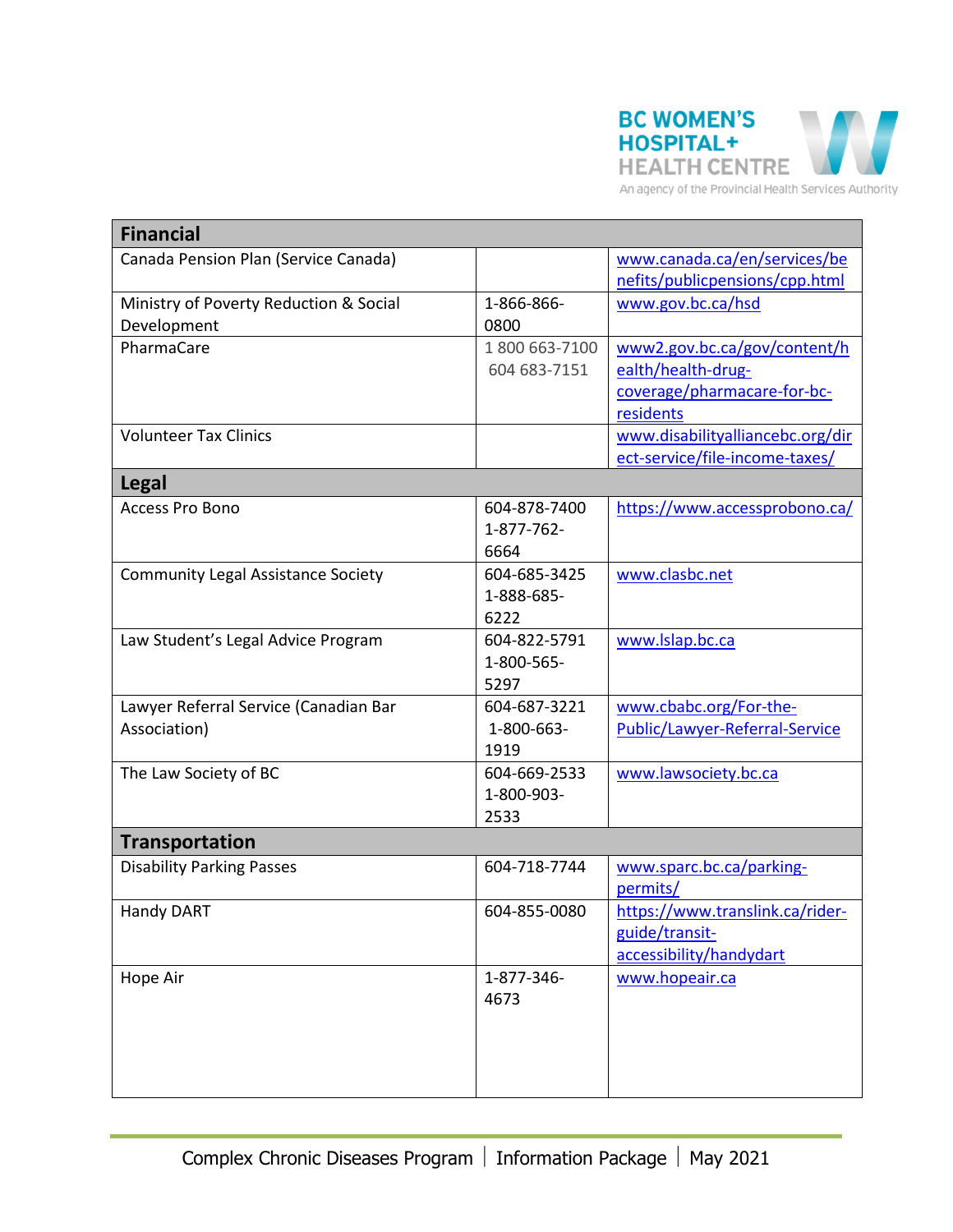

| <b>Mental Health</b>                               |              |                                                             |
|----------------------------------------------------|--------------|-------------------------------------------------------------|
| <b>Anxiety Canada</b>                              |              | www.anxietycanada.com                                       |
| <b>Bounce Back</b>                                 |              | www.cmha.bc.ca/programs-                                    |
| self-help program for depression                   |              | services/bounce-back                                        |
| CBT model requires a doctor referral               |              |                                                             |
| Counselling BC (counsellor directory)              |              | www.counsellingbc.com                                       |
| Free-Low Cost Counselling                          |              | www.willowtreecounselling.ca/                               |
|                                                    |              | wp-                                                         |
|                                                    |              | content/themes/willowtree/red                               |
|                                                    |              | uced-cost-counselling.pdf                                   |
| Here to Help (Resources in many languages)         |              | www.heretohelp.bc.ca                                        |
| <b>Mental Health information Line</b>              | 604-669-7600 | www.ementalhealth.ca                                        |
|                                                    | 1-800-661-   |                                                             |
|                                                    | 2121         |                                                             |
| Mood Disorders Association of BC                   | 604-873-0103 | https://mdabc.net/                                          |
| <b>Qmunity (Queer resource Centre)</b>             |              | https://qmunity.ca/                                         |
| Self-Management BC                                 | 604-940-1273 | https://www.selfmanagementb                                 |
| to learn self-management skills for                | 1-866-902-   | c.ca/                                                       |
| chronic illnesses                                  | 3767         |                                                             |
| a variety of resources at that were                |              |                                                             |
| created by the University of Victoria              |              |                                                             |
| and the Government of BC                           |              |                                                             |
| <b>Crisis</b>                                      |              |                                                             |
| <b>Canadian Association for Suicide Prevention</b> |              | www.suicideprevention.ca                                    |
| <b>Crisis Centre</b>                               | 604-872-3311 | www.crisiscentre.bc.ca                                      |
|                                                    | 1-800-784-   |                                                             |
|                                                    | 2433         |                                                             |
| S.A.F.E.R. Counselling (suicidal ideation)         | 604-675-3985 |                                                             |
|                                                    |              | www.vch.ca/Pages/Suicide-<br>Attempt-Follow-up,-Education-- |
|                                                    |              | -Research-SAFER.aspx                                        |
|                                                    |              |                                                             |
| <b>Caregivers</b>                                  |              |                                                             |
| <b>Elizz Caregiver Support</b>                     | 866-382-3485 | www.elizz.com                                               |
| <b>Family Caregivers BC</b>                        | 250-384-0408 | www.familycaregiversbc.ca                                   |
|                                                    | 1-877-520-   |                                                             |
|                                                    | 3267         |                                                             |
|                                                    |              |                                                             |
|                                                    |              |                                                             |
|                                                    |              |                                                             |